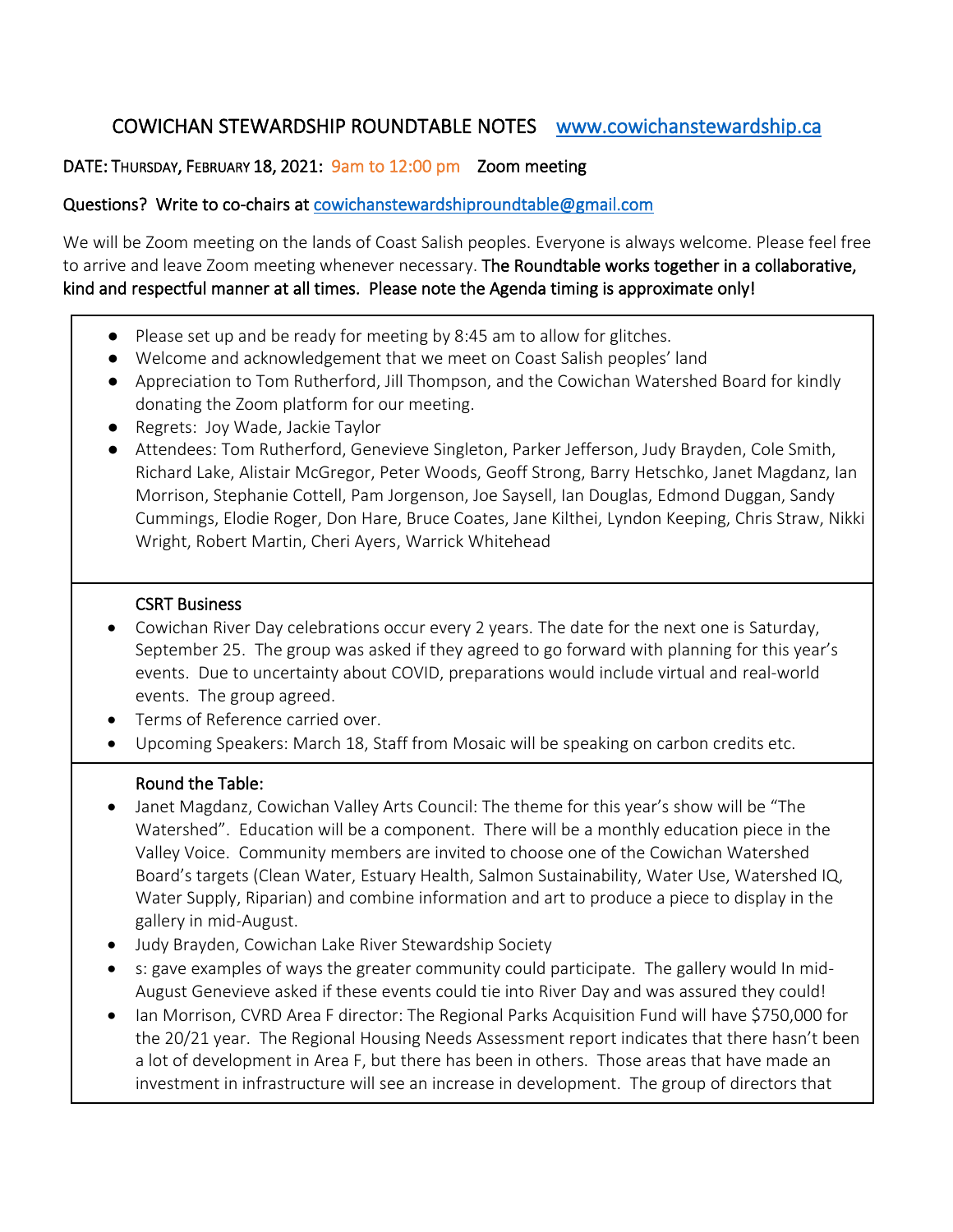want to reduce the tax bill will continue to focus on Parks which could dramatically pull back on park services.

- Geoff Strong, Atmospheric Climate Scientist: Canada's net zero climate plan uses the baseline of greenhouse gas production in 2005, which was high. However, emissions need to be reduced more dramatically to make a meaningful impact.
- Peter Woods, BC Parks: As a river manager, Peter submits an annual report, so he requested input on events, concerns, successes, and failures. Genevieve told him that groups are compiling observations to forward to him and herself.
- Barry Hetschko, Somenos Marsh Wildlife Society: has photos for the gallery. He continues to work on a project for a new bird list of the marsh area.
- Karen Deck, Save Our Holmes Society: We are a member of the Vancouver Island Water Watch Coalition, whose goal is to protect people's right to pure abundant water. There is little protection for aquifers, so local groups have had to take on this role including Youbou residents. Some logging companies use glyphosate to kill competitive species and the BC government has approved biosolids for fertilizer, so we're grateful that CVRD will be including testing for components of glyphosate in their yearly testing of our aquifer.
- Sandy Cummings Cowichan Lake Salmonid Enhancement Society: the chum fry have hatched and were now in the alevin stage. We provided Coho eggs to District 79 schools vice Chum eggs. This was due to Covid-19 reasons.
- Pam Jorgenson, Mosaic: Winter/Spring planting will start in March. The BC Forest Discovery Centre's railway ties need replacing and Mosaic gave them a donation.
- Elodie Rogers, Somenos Marsh Wildlife Society: Water quality Somenos Creek improved in November. The community was asked to report salmon sightings and it is encouraging to see that people are responsive and aware. Salmon monitoring will continue. In collaboration with others, 1,000 trees were planted in the marsh. People are looking for opportunities to help in the Bings Creek riparian area efforts. Education is important to reduce bear/human conflicts. Genevieve asked if there have been funding issues. Elodie says she's confident projects will keep going forward.
- Ian Douglas, DFO: Melissa will be back in April. Eggs were delivered to Galiano. Cowichan Tribes lost 2 members, so some fish tagging has not been done.
- Jane Kilthei, CENC: The spring season of riparian restoration with youth (in pods) met eco-action targets in 2020. Working under the direction of Dave Poster, live staking at Stoltz Bluff in the fall was done. With partners, more restoration work will be done in March. Online camps about lamprey from estuary to lake took place. Water conservation on the Koksilah: installation of drip irrigation system took place near Bright Angel park. Another homeowner is ready to install at another workshop when more interest is expressed.
- Joe Saysell, Friends of the Cowichan: Although next steps are uncertain, the damage to riparian areas at Bird Cage and Stanley Creek will continue to be top of mind. This year, the river has gone down fast, due to extensive  $2^{nd}$  growth logging. There are few trees left to hold water. Mosaic has started logging by Exeter Creek. Creeks keep river water cool in the summer. Joe asked Pam about further logging in that area and how big the clear cut would be. Pam offered to speak to Joe personally about it.